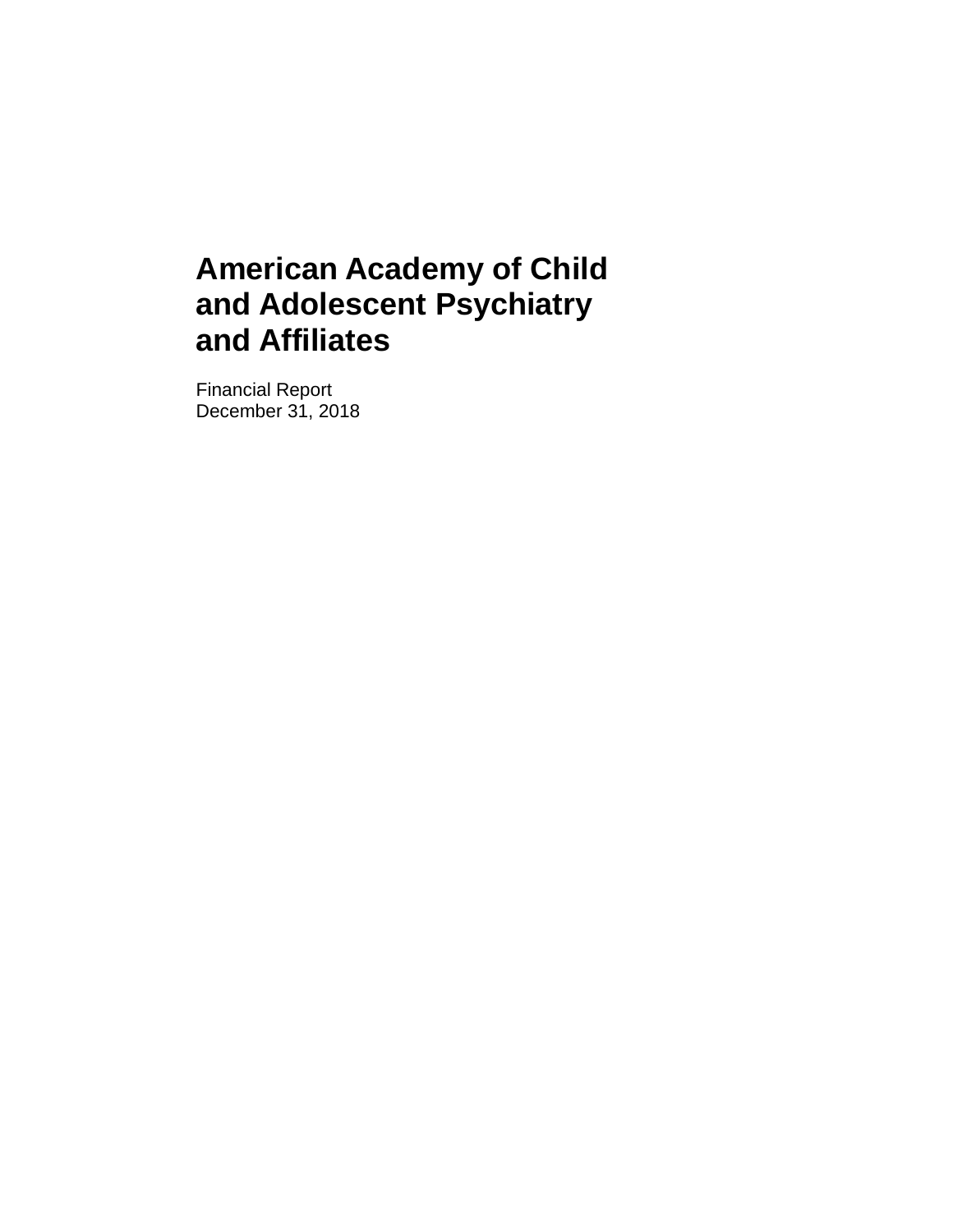# **Contents**

| Independent auditor's report                  | $1 - 2$ |
|-----------------------------------------------|---------|
| <b>Financial statements</b>                   |         |
| Consolidated balance sheet                    | 3       |
| Consolidated statement of activities          | 4       |
| Consolidated statement of functional expenses | 5       |
| Consolidated statement of cash flows          | 6       |
| Notes to consolidated financial statements    | 7-16    |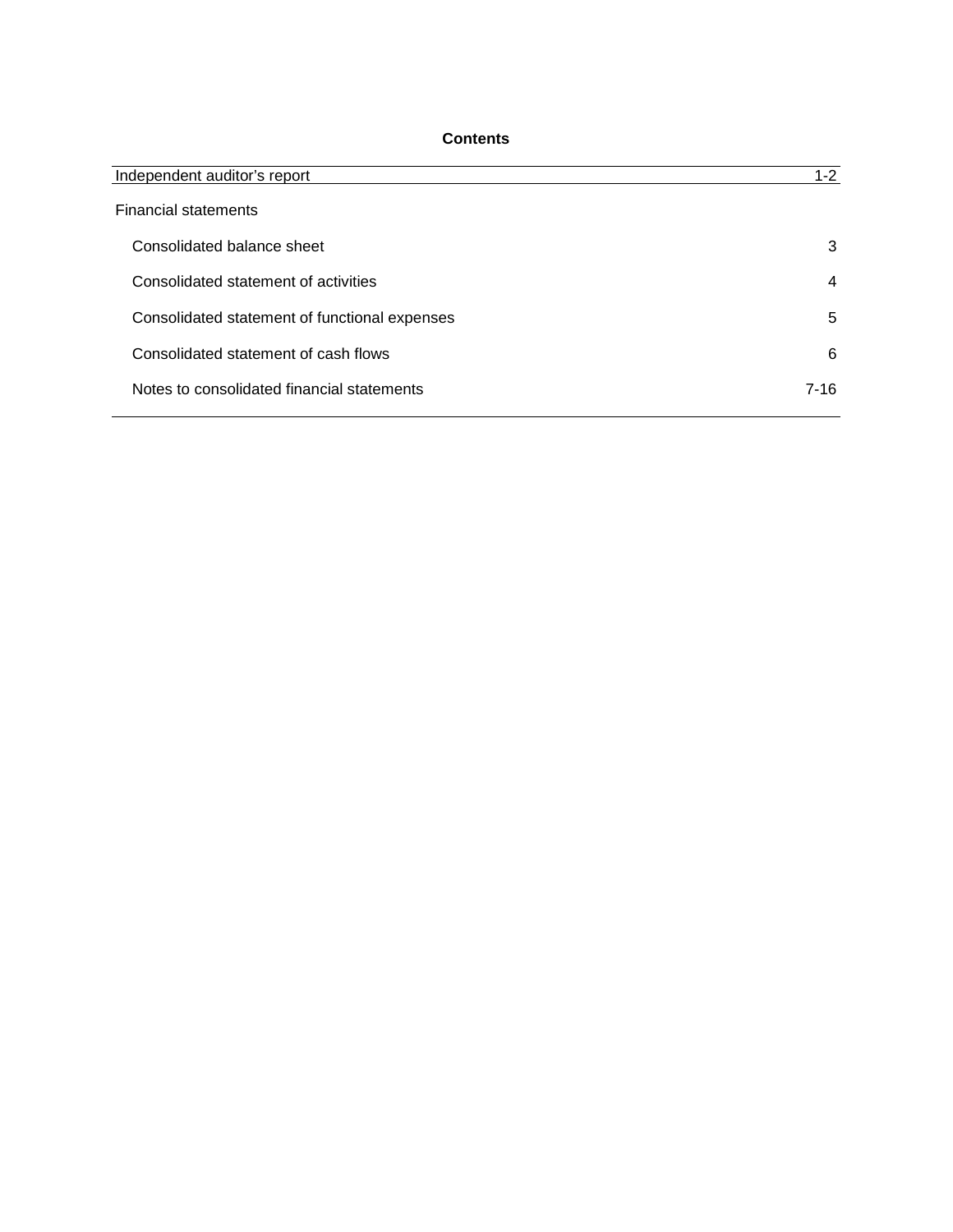

**RSM US LLP** 

#### **Independent Auditor's Report**

To the Council American Academy of Child and Adolescent Psychiatry

#### **Report on the Financial Statements**

We have audited the accompanying consolidated financial statements of American Academy of Child and Adolescent Psychiatry and Affiliates (the Academy), which comprise the consolidated balance sheet as of December 31, 2018, the related consolidated statements of activities, functional expenses and cash flows for the year then ended, and the related notes to the consolidated financial statements (collectively, financial statements).

#### **Management's Responsibility for the Financial Statements**

Management is responsible for the preparation and fair presentation of these financial statements in accordance with accounting principles generally accepted in the United States of America; this includes the design, implementation and maintenance of internal control relevant to the preparation and fair presentation of financial statements that are free from material misstatement, whether due to fraud or error.

#### **Auditor's Responsibility**

Our responsibility is to express an opinion on these financial statements based on our audit. We conducted our audit in accordance with auditing standards generally accepted in the United States of America and the standards applicable to financial audits contained in *Government Auditing Standards*, issued by the Comptroller General of the United States. Those standards require that we plan and perform the audit to obtain reasonable assurance about whether the financial statements are free from material misstatement.

An audit involves performing procedures to obtain audit evidence about the amounts and disclosures in the financial statements. The procedures selected depend on the auditor's judgment, including the assessment of the risks of material misstatement of the financial statements, whether due to fraud or error. In making those risk assessments, the auditor considers internal control relevant to the entity's preparation and fair presentation of the financial statements in order to design audit procedures that are appropriate in the circumstances, but not for the purpose of expressing an opinion on the effectiveness of the entity's internal control. Accordingly, we express no such opinion. An audit also includes evaluating the appropriateness of accounting policies used and the reasonableness of significant accounting estimates made by management, as well as evaluating the overall presentation of the financial statements.

We believe that the audit evidence we have obtained is sufficient and appropriate to provide a basis for our audit opinion.

THE POWER OF BEING UNDERSTOOD AUDIT | TAX | CONSULTING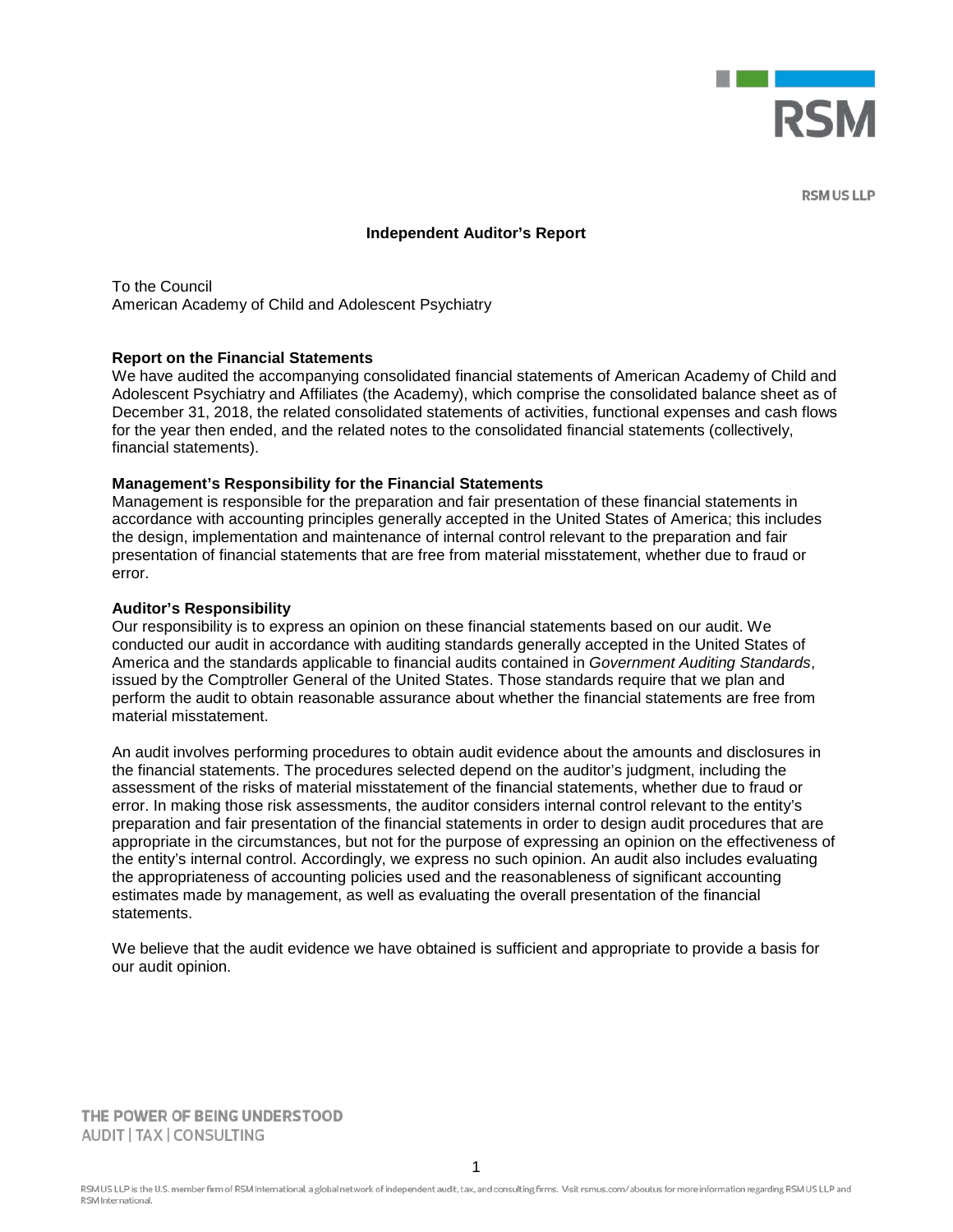# **Opinion**

In our opinion, the financial statements referred to above present fairly, in all material respects, the financial position of American Academy of Child and Adolescent Psychiatry and Affiliates as of December 31, 2018, and the changes in their net assets and their cash flows for the year then ended in accordance with accounting principles generally accepted in the United States of America.

#### **Emphasis of Matter**

As disclosed in Note 1 to the financial statements, the Academy adopted the Financial Accounting Standards Board (FASB) issued Accounting Standards Update (ASU) 2016-14, *Not-for-Profit Entities (Topic958): Presentation of Financial Statements of Not-for-Profit Entities.* The adoption of this standard resulted in the statement of functional expenses, additional disclosures over liquidity and changes to the classification of net assets. Our opinion is not modified with respect to this matter.

# **Other Reporting Required by** *Government Auditing Standards*

In accordance with *Government Auditing Standards*, we have also issued our report dated September 26, 2019 on our consideration of the Academy's internal control over financial reporting and on our tests of its compliance with certain provisions of laws, regulations, contracts, and grant agreements and other matters. The purpose of that report is solely to describe the scope of our testing of internal control over financial reporting and compliance and the results of that testing, and not to provide an opinion on the effectiveness of the Academy's internal control over financial reporting or on compliance. That report is an integral part of an audit performed in accordance with *Government Auditing Standards* in considering the Academy's internal control over financial reporting and compliance.

# **Report on Summarized Comparative Information**

We have previously audited the Academy's 2017 financial statements, and we expressed an unmodified audit opinion on those audited financial statements in our report dated September 6, 2018. In our opinion, the summarized comparative information presented herein as of and for the year ended December 31, 2017, is consistent, in all material respects, with the audited financial statements from which it has been derived.

RSM US LLP

Washington, D.C. September 26, 2019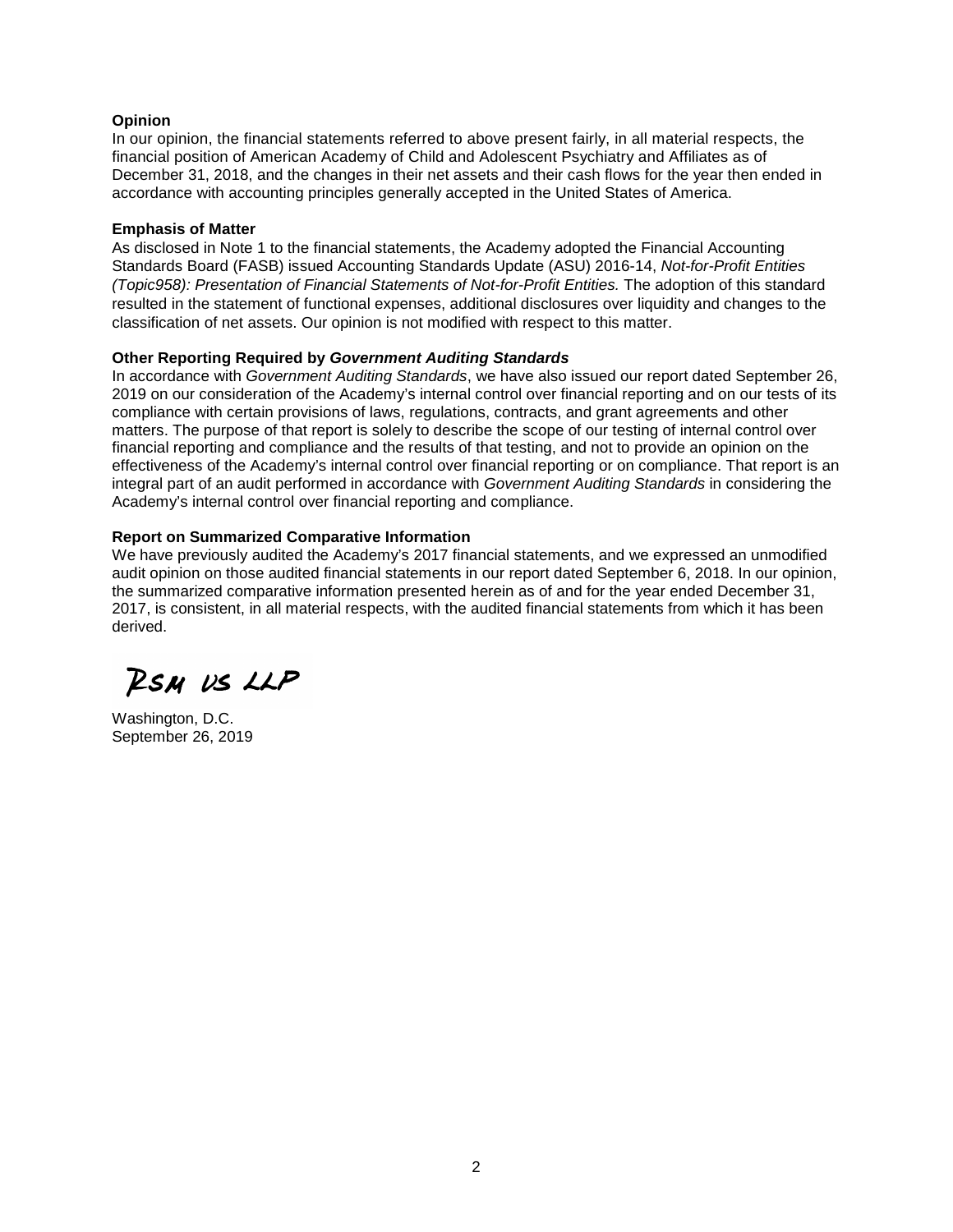# **Consolidated Balance Sheet December 31, 2018 (With Comparative Totals for 2017)**

|                                         |    | 2017       |                  |
|-----------------------------------------|----|------------|------------------|
| <b>Assets</b>                           |    |            |                  |
| Cash                                    | \$ | 1,301,215  | \$<br>1,484,984  |
| Investments                             |    | 14,405,934 | 15,369,112       |
| Receivables, net                        |    | 1,285,258  | 1,228,517        |
| Prepaid expenses and other              |    | 199,956    | 155,137          |
| Property and equipment, net             |    | 1,523,316  | 1,657,081        |
| <b>Total assets</b>                     | -S | 18,715,679 | \$<br>19,894,831 |
| <b>Liabilities and Net Assets</b>       |    |            |                  |
| Liabilities:                            |    |            |                  |
| Accounts payable and accrued expenses   | \$ | 1,394,480  | \$<br>1,652,942  |
| Deferred revenue                        |    | 1,591,829  | 1,684,057        |
| Regional council dues payable           |    | 273,998    | 249,350          |
| <b>Total liabilities</b>                |    | 3,260,307  | 3,586,349        |
| Commitments and contingencies (Note 7)  |    |            |                  |
| Net assets:                             |    |            |                  |
| Without donor-restrictions:             |    |            |                  |
| Undesignated                            |    | 10,882,641 | 11,404,248       |
| Board-designated                        |    | 786,633    | 893,634          |
|                                         |    | 11,669,274 | 12,297,882       |
| With donor-restrictions                 |    | 3,786,098  | 4,010,600        |
|                                         |    | 15,455,372 | 16,308,482       |
| <b>Total liabilities and net assets</b> | \$ | 18,715,679 | \$<br>19,894,831 |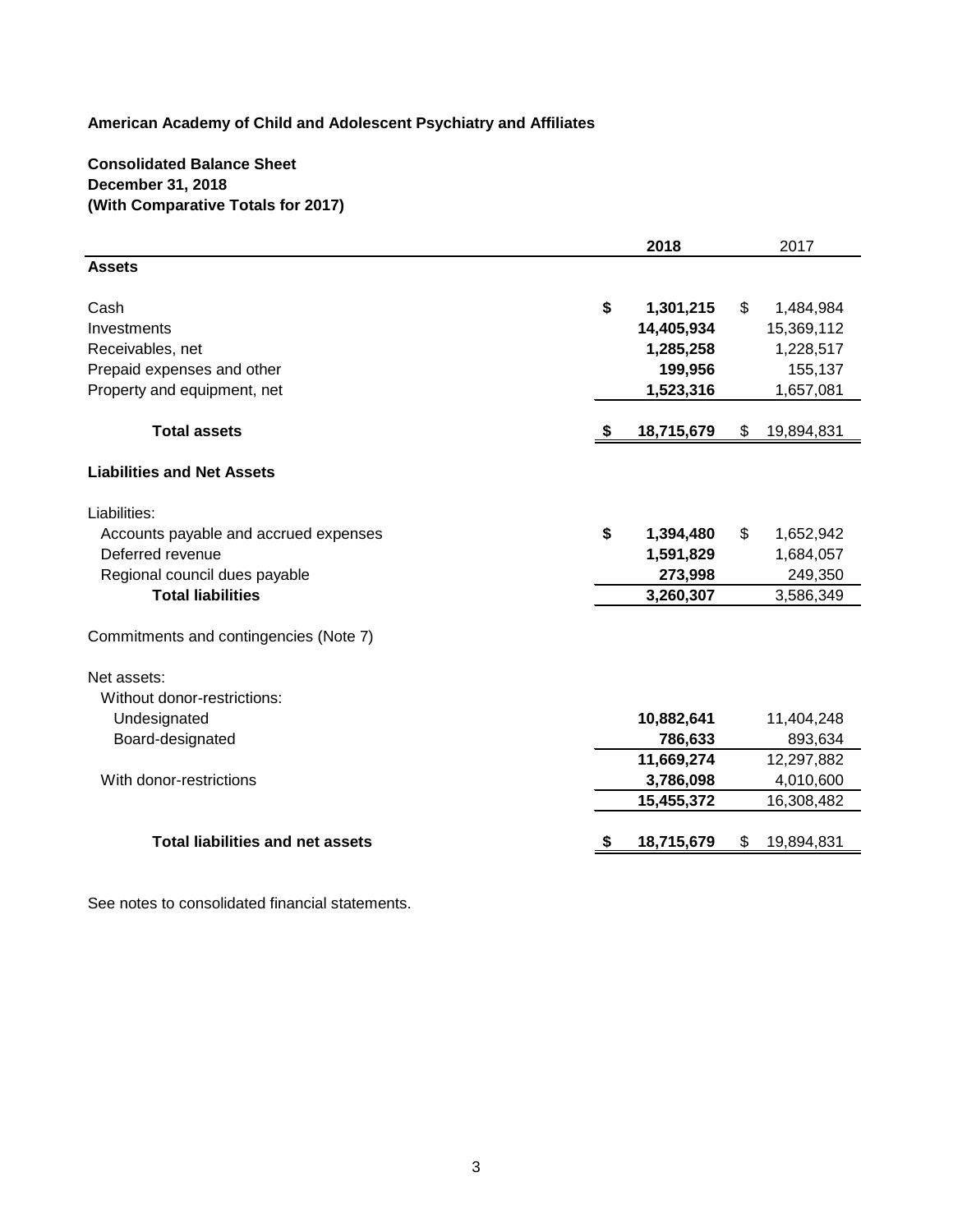# **Consolidated Statement of Activities Year Ended December 31, 2018 (With Comparative Totals for 2017)**

|                                                       | <b>Without Donor</b> |                     |                      |                      |
|-------------------------------------------------------|----------------------|---------------------|----------------------|----------------------|
|                                                       | <b>Restrictions</b>  | <b>Restrictions</b> | <b>Total</b>         | 2017                 |
| Revenue and support:                                  |                      |                     |                      |                      |
| Annual meeting and institutes                         | \$<br>2,768,181      | \$                  | \$<br>2,768,181      | \$<br>2,460,646      |
| Membership dues and fees                              | 2,971,774            |                     | 2,971,774            | 2,995,738            |
| Grants and contributions                              | 1,510,942            | 399,912             | 1,910,854            | 2,128,074            |
| Journal and royalties                                 | 1,342,843            |                     | 1,342,843            | 1,481,489            |
| Investment (loss) gain, net                           | (759, 929)           | (264, 347)          | (1,024,276)          | 2,082,945            |
| Publications                                          | 361,300              |                     | 361,300              | 251,126              |
| Member benefit royalties                              | 270,000              |                     | 270,000              | 450,000              |
| Training                                              | 62,178               |                     | 62,178               | 38,883               |
| Advertising                                           | 58,832               |                     | 58,832               | 28,662               |
| Building - rental income                              | 509                  |                     | 509                  | 235                  |
| Other income                                          | 110                  |                     | 110                  | 1,598                |
| Net assets released from restrictions                 | 360,067              | (360, 067)          | $\blacksquare$       |                      |
| <b>Total revenue and support</b>                      | 8,946,807            | (224, 502)          | 8,722,305            | 11,919,396           |
| Expenses:<br>Program services:<br>Meetings and CME    | 2,264,605            |                     | 2,264,605            | 2,115,262            |
| Research                                              | 1,944,099            |                     | 1,944,099            | 1,987,935            |
| <b>Clinical Practice</b>                              | 1,165,708            |                     | 1,165,708            | 810,371              |
| Membership and communication                          | 1,057,397            |                     | 1,057,397            | 1,006,509            |
| Journal                                               | 882,194              |                     | 882,194              | 896,640              |
| Advocacy                                              | 672,638              |                     | 672,638              | 889,276              |
| <b>Total program services</b>                         | 7,986,641            | $\blacksquare$      | 7,986,641            | 7,705,993            |
| Supporting services:<br>Administration<br>Fundraising | 1,059,375<br>529,399 |                     | 1,059,375<br>529,399 | 1,275,926<br>402,251 |
| <b>Total supporting services</b>                      | 1,588,774            | $\blacksquare$      | 1,588,774            | 1,678,177            |
| <b>Total expenses</b>                                 | 9,575,415            |                     | 9,575,415            | 9,384,170            |
| <b>Change in net assets</b>                           | (628, 608)           | (224, 502)          | (853, 110)           | 2,535,226            |
| Net assets:                                           |                      |                     |                      |                      |
| Beginning                                             | 12,297,882           | 4,010,600           | 16,308,482           | 13,773,256           |
| Ending                                                | \$11,669,274         | \$3,786,098         | \$15,455,372         | \$16,308,482         |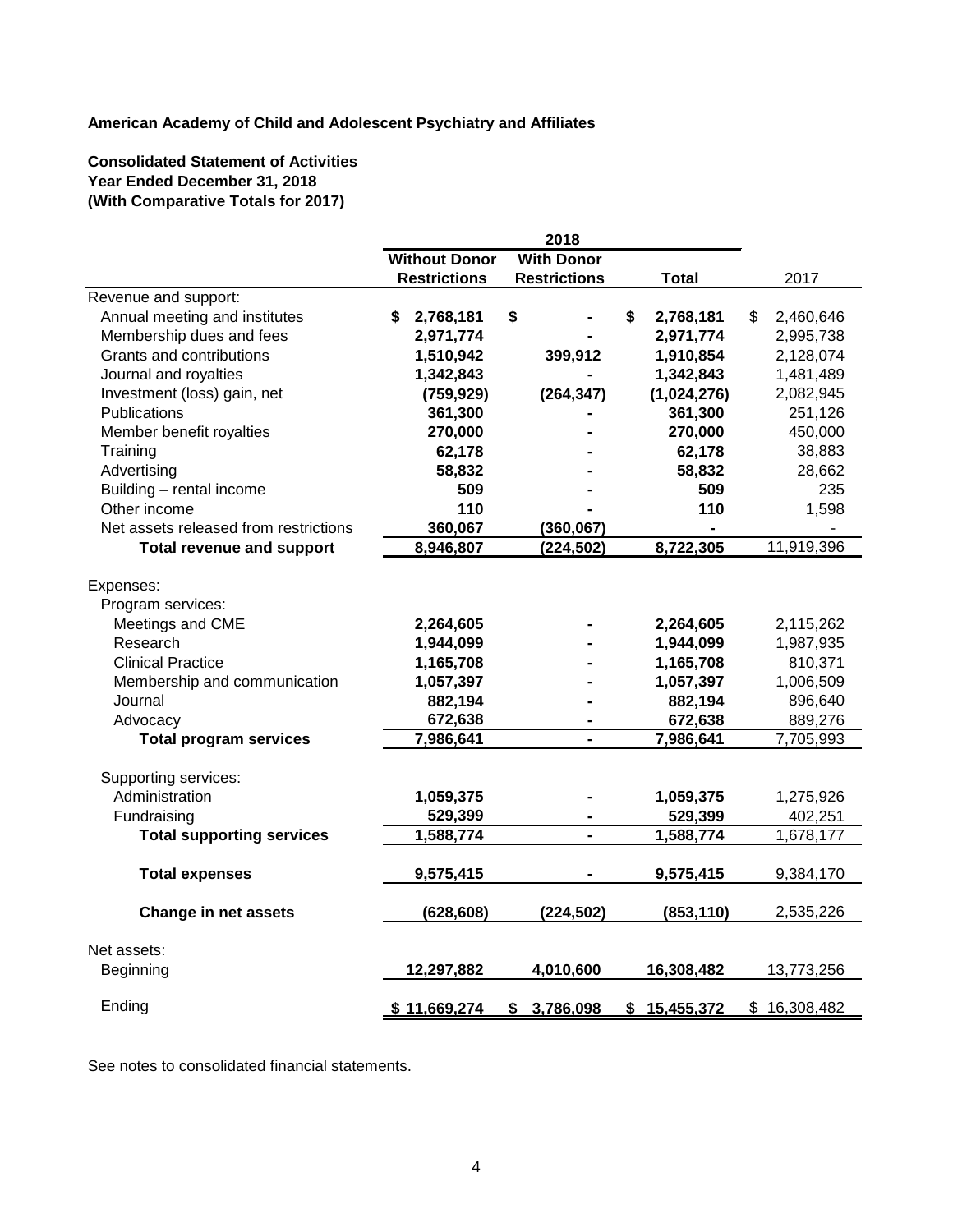**Consolidated Statement of Functional Expenses Year Ended December 31, 2018 (With Comparative Totals for 2017)**

|                                  | <b>Program Services</b>  |                          |              |                          |                |                          | <b>Supporting Services</b> |                          |               |                         |                 |             |
|----------------------------------|--------------------------|--------------------------|--------------|--------------------------|----------------|--------------------------|----------------------------|--------------------------|---------------|-------------------------|-----------------|-------------|
|                                  | Meetings                 |                          | Clinical     | Membership and           |                |                          | <b>Total Program</b>       |                          |               | <b>Total Supporting</b> | 2018            | 2017        |
|                                  | and CME                  | Research                 | Practice     | Communications           | Journal        | Advocacy                 | Services                   | Administration           | Fundraising   | Services                | Total           | Total       |
|                                  |                          |                          |              |                          |                |                          |                            |                          |               |                         |                 |             |
| Personnel                        | 625,730                  | 322,402                  | 505,651<br>S | 435,220<br>\$            | 252,550<br>\$. | 281,361<br>\$            | 2,422,914<br>\$            | ,250,791<br>\$.          | \$189,206     | ,439,997<br>S.          | 3,862,911<br>\$ | \$3,848,383 |
| Meetings & Travel                | 681,658                  | 129,506                  | 130,670      | 61,472                   | 9,565          | 92,843                   | 1,105,714                  | 214,261                  | 123,235       | 337,496                 | 1,443,210       | 1,434,686   |
| <b>Research Support</b>          |                          | 1,078,322                |              |                          |                |                          | 1,078,322                  | $\overline{\phantom{a}}$ |               |                         | 1,078,322       | 1,111,010   |
| Publications, Printing & Design  | 122,951                  | 4,094                    | 38,287       | 187,928                  | 345,390        | 11,980                   | 710,630                    | 68,780                   | 16,003        | 84,783                  | 795,413         | 757,896     |
| <b>Professional Services</b>     | 115,308                  | 35,342                   | 97,894       | 31,970                   | 3,089          | 7,503                    | 291,106                    | 411,005                  | 2,385         | 413,390                 | 704,496         | 594,615     |
| Honoraria & Awards               | 93,541                   | 154,664                  | 31,500       |                          | 80,000         | 20,667                   | 380,372                    | 139,000                  | 34,949        | 173,949                 | 554,321         | 584,877     |
| Occupancy & Supplies             | 8,275                    | 1,685                    | 546          | 8,206                    | 470            | 628                      | 19,810                     | 274,004                  | 1,383         | 275,387                 | 295,197         | 256,592     |
| Telecommunications               | 109,210                  | 2,442                    | 3,038        | 3,507                    | 2,112          | 1,816                    | 122,125                    | 124,957                  | 1,504         | 126,461                 | 248,586         | 194,042     |
| Tax, Licenses & Fees             | 295                      | 460                      | 37           | $\overline{\phantom{a}}$ | 36             | 3,125                    | 3,953                      | 188,852                  | 21,810        | 210,662                 | 214,615         | 183,822     |
| Depreciation                     | $\overline{\phantom{a}}$ | $\overline{\phantom{a}}$ | ٠            | ٠                        | ٠              | $\overline{\phantom{a}}$ | $\overline{\phantom{a}}$   | 172,186                  | $\sim$        | 172,186                 | 172,186         | 216,223     |
| Insurance                        |                          | ۰                        |              |                          |                |                          |                            | 86,047                   | ٠             | 86,047                  | 86,047          | 76,524      |
| Other                            | 26,721                   | 396                      | ,159         | 7,342                    | 154            | 36,525                   | 72,297                     | 45,767                   | 2,047         | 47,814                  | 120,111         | 125,500     |
| Total expenses before allocation | 1,783,689                | 1,729,313                | 808,782      | 735,645                  | 693,366        | 456,448                  | 6,207,243                  | 2,975,650                | 392,522       | 3,368,172               | 9,575,415       | 9,384,170   |
| Allocation of overhead expenses  | 480,916                  | 214,786                  | 356,926      | 321,752                  | 188,828        | 216,190                  | 1,779,398                  | (1,916,275)              | 136,877       | (1,779,398)             |                 |             |
| Total expenses \$ 2,264,605      |                          | \$1,944,099              | \$1,165,708  | 1,057,397<br>S.          | \$ 882,194     | \$672,638                | \$7,986,641                | \$1,059,375              | 529,399<br>\$ | \$<br>1,588,774         | \$9,575,415     | \$9,384,170 |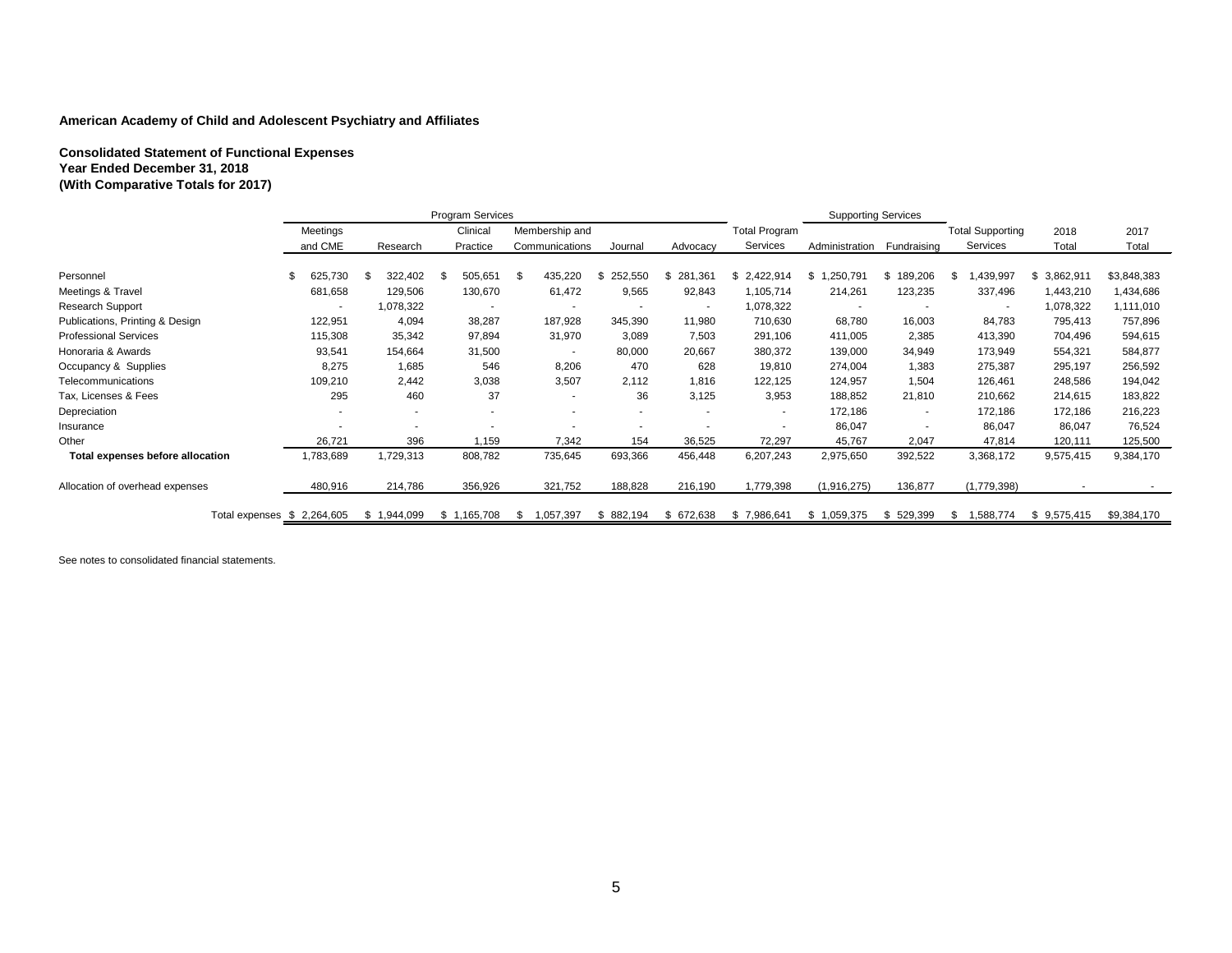# **Consolidated Statement of Cash Flows Year Ended December 31, 2018 (With Comparative Totals for 2017)**

|                                                           | 2018             |    | 2017        |
|-----------------------------------------------------------|------------------|----|-------------|
| Cash flows from operating activities:                     |                  |    |             |
| Change in net assets                                      | \$<br>(853, 110) | \$ | 2,535,226   |
| Adjustments to reconcile change in net assets to net cash |                  |    |             |
| provided by operating activities:                         |                  |    |             |
| Realized and unrealized loss (gain) on investments, net   | 1,337,366        |    | (1,776,087) |
| Depreciation                                              | 172,186          |    | 216,224     |
| Change in allowance for doubtful accounts                 | (24, 585)        |    | (6, 433)    |
| Contribution restricted for long-term investment          |                  |    | (125, 100)  |
| Changes in assets and liabilities:                        |                  |    |             |
| (Increase) decrease in:                                   |                  |    |             |
| Receivables, net                                          | (32, 156)        |    | (650, 774)  |
| Prepaid expenses and other                                | (44, 819)        |    | (23, 753)   |
| Increase (decrease) in:                                   |                  |    |             |
| Accounts payable and accrued expenses                     | (258, 462)       |    | 212,080     |
| Deferred revenue                                          | (92, 228)        |    | 40,627      |
| Regional council dues payable                             | 24,648           |    | 8,921       |
| Net cash provided by operating activities                 | 228,840          |    | 430,931     |
| Cash flows from investing activities:                     |                  |    |             |
| Purchases of property and equipment                       | (38, 421)        |    | (293, 134)  |
| Proceeds from sales of investments                        | 3,872,321        |    | 954,992     |
| Purchases of investments                                  | (4, 246, 509)    |    | (2,547,271) |
| Net cash used in investing activities                     | (412, 609)       |    | (1,885,413) |
| Cash flows from financing activities:                     |                  |    |             |
| Contribution restricted for long-term investment          |                  |    | 125,100     |
| Net cash provided by financing activities                 |                  |    | 125,100     |
| Net decrease in cash                                      | (183, 769)       |    | (1,329,382) |
|                                                           |                  |    |             |
| Cash:                                                     |                  |    |             |
| <b>Beginning</b>                                          | 1,484,984        |    | 2,814,366   |
| Ending                                                    | 1,301,215        | S. | 1,484,984   |
|                                                           |                  |    |             |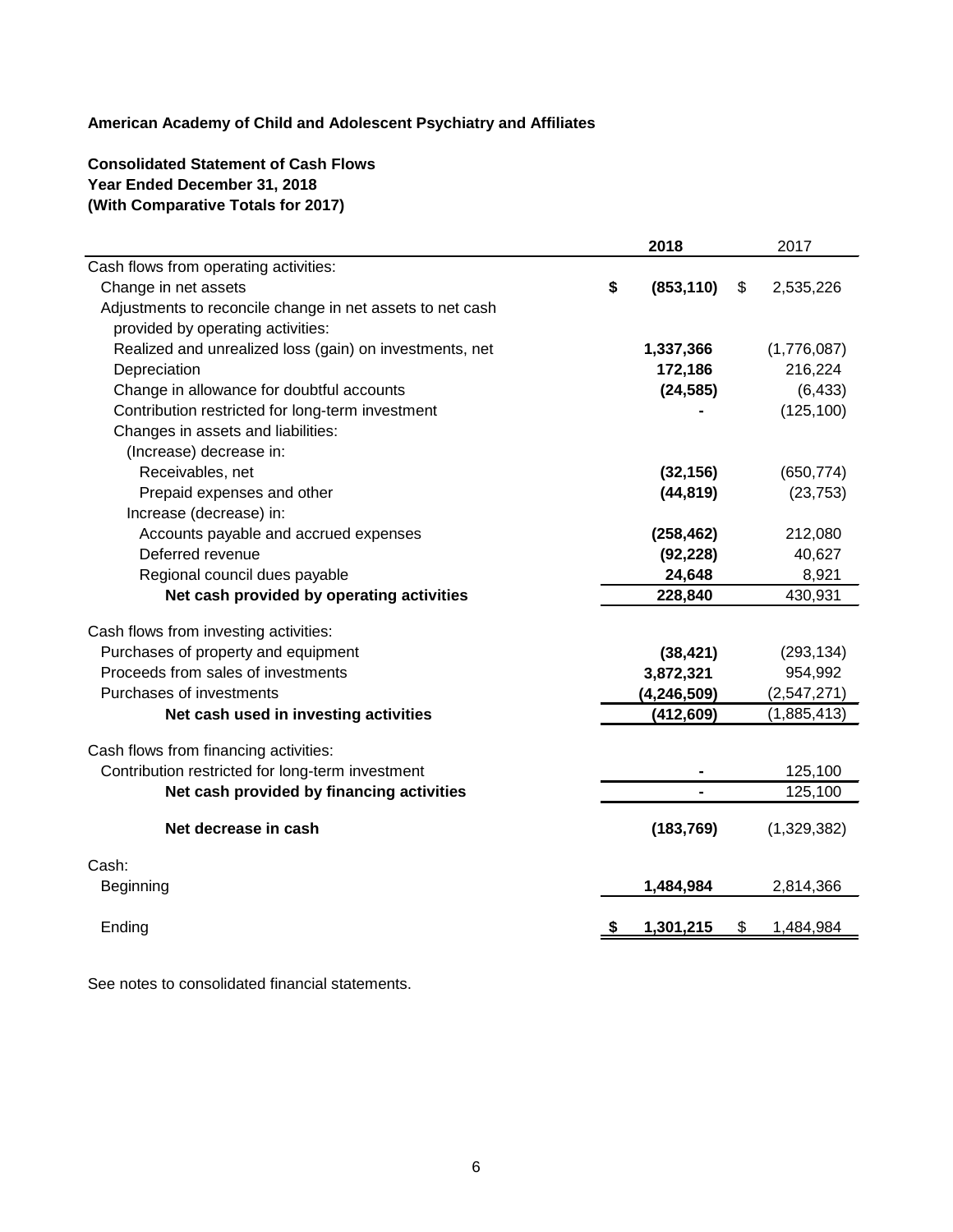#### **Notes to Consolidated Financial Statements**

# **Note 1. Nature of Activities and Significant Accounting Policies**

**Nature of activities:** American Academy of Child and Adolescent Psychiatry and Affiliates (collectively, the Academy) consists of three entities.

American Academy of Child and Adolescent Psychiatry (AACAP) has been a growing and dynamic organization, giving direction to and responding quickly to new developments in the healthcare environment by addressing the needs of children, adolescents and families. AACAP represents child and adolescent psychiatrists with at least five years of additional training beyond medical school, including two years in child and adolescent psychiatry residency. AACAP members actively research, diagnose and treat psychiatric disorders affecting children, adolescents and their families. AACAP supports this work through a variety of programs including government liaison, national public information and continuing education.

American Association of Child and Adolescent Psychiatry (AMCAP) was created to engage in health policy and advocacy activities to promote mentally healthy children, adolescents and families, and the profession of child and adolescent psychiatry.

AMCAP created the AMCAP Political Action Committee (the PAC), which is a separate segregated fund of AMCAP and is an unincorporated committee. The PAC's purpose is to support federal candidates who support child and adolescent psychiatry. The PAC is not affiliated with any party.

The following are descriptions of the Academy's more significant programs:

**Meetings and CME:** The annual meeting presents the latest research and clinical practice in the field of child and adolescent psychiatry to members and non-members. Institutes at the annual meeting, the January institute and the lifelong learning institute provide continuing professional education on the latest topics in the field.

**Research:** Through a number of federal and non-federal grants, the Academy supports research and training fellowships in the field of child and adolescent psychiatry. The Academy promotes and supports research careers, publicizes research and training opportunities and sponsors initiatives to foster the development and continuing excellence of child and adolescent psychiatrists through fellowship programs, distinguished member lectures and research stipends.

**Clinical practice:** The Academy's Clinical Practice department is principally responsible for assisting members with issues related to their clinical practice, such as practice parameters, coordination of care/services, collaborating with other professionals and medical coding questions.

**Membership and communication:** The Membership department is also responsible for development and maintenance of member benefits and services, and maintaining all membership records and statistics. The Academy sponsors committees that work to increase the knowledge base about specific areas of interest for the Academy members and the public and help the Academy disseminate information.

**Journal:** Through the monthly *Journal of the American Academy of Child and Adolescent Psychiatry,* the Academy publishes peer review scientific papers and an online subscription.

**Advocacy:** The Academy's government affairs department promotes advocacy efforts at the federal and state levels to improve policies and services for children and adolescents with mental illness. The Academy works to educate policymakers and administrators about issues affecting child and adolescent psychiatry and children's mental health.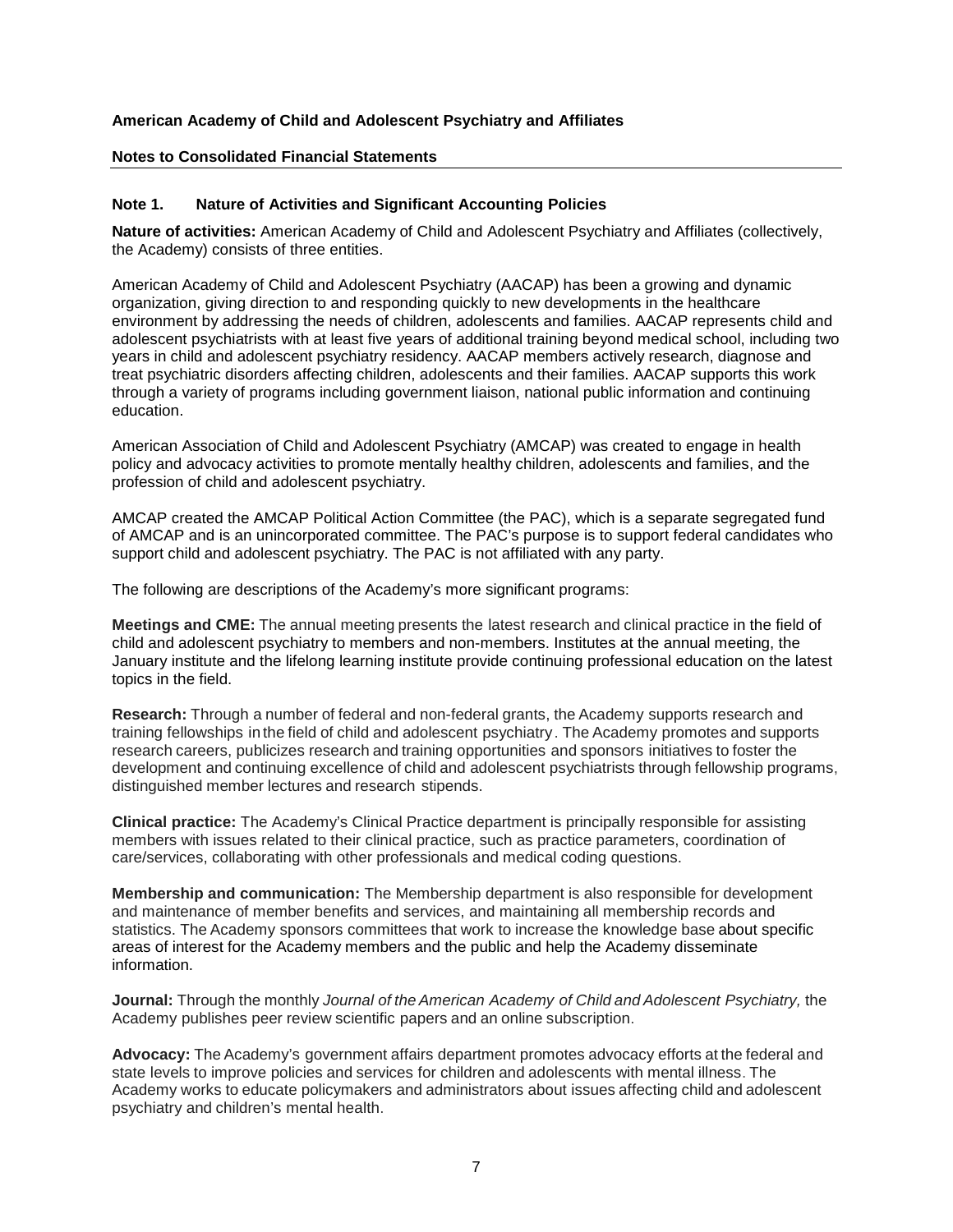#### **Notes to Consolidated Financial Statements**

#### **Note 1. Nature of Activities and Significant Accounting Policies (Continued)**

A summary of the Academy's significant accounting policies follows:

**Principles of consolidation:** The accompanying financial statements include the accounts of AACAP, AMCAP and the PAC. All significant intercompany accounts and transactions have been eliminated in consolidation.

**Basis of accounting:** The financial statements are presented in accordance with the accrual basis of accounting, whereby revenue is recognized when earned, unconditional support is recognized when received and expenses are recognized when incurred.

**Basis of presentation:** The financial statements presentation follows the recommendations of the Financial Accounting Standards Board (FASB) Accounting Standards Codification (the Codification). As required by the Not-for-Profit Entities topics of the Codification, balance sheet and income statement, the Academy is required to report information regarding its financial position and activities according to two classes of net assets: net assets without donor restrictions and net assets with donor restrictions.

**Financial risk:** The Academy maintains its cash in bank deposit accounts which, at times, may exceed federally insured limits. The Academy has not experienced any losses in such accounts. The Academy believes it is not exposed to any significant financial risk on cash.

The Academy invests in a professionally managed portfolio that contains various securities that are exposed to risks, such as interest, market and credit. Due to the level of risk associated with such investments, and the level of uncertainty related to changes in the value of such investments, it is at least reasonably possible that changes in risks in the near-term could materially affect investment balances and the amounts reported in the financial statements.

**Investments:** Investments consist of mutual funds, a money market fund, and common stock that are recorded in the accompanying balance sheet at their fair value. Fair value is the price that would be received to sell an asset in an orderly transaction between market participants at the measurement date. To adjust the carrying value of these investments, realized and unrealized gains and losses are recorded as investment (loss) gain, net on the consolidated statement of activities.

**Receivables:** Receivables are carried at original invoice amounts less an estimate made for doubtful receivables based on a review of all outstanding amounts on a monthly basis. Management determines the allowance for doubtful accounts by identifying troubled accounts and by using historical experience applied to an aging of accounts. Receivables are written off when deemed uncollectible. Recoveries of receivables previously written off are recorded when received. The provision for doubtful accounts receivable of \$15,310 at December 31, 2018, is based on management's evaluation of the collectability of receivables.

**Property and equipment:** Property and equipment are recorded at cost less accumulated depreciation. Depreciation is provided using the straight-line method over estimated useful lives of 3 to 40 years. The Academy capitalizes all property and equipment purchased with a cost of \$500 or more.

**Valuation of long-lived assets:** Long-lived assets are reviewed for impairment whenever events or changes in circumstances indicate that the carrying amount of an asset may not be recoverable. Recoverability of long-lived assets is measured by a comparison of the carrying amount of the asset to future undiscounted net cash flows expected to be generated by the asset. If such assets are considered to be impaired, the impairment to be recognized is measured by the amount by which the carrying amount of the assets exceeds the estimated fair value of the assets. Assets to be disposed of are reportable at the lower of the carrying amount or fair value, less cost to sell.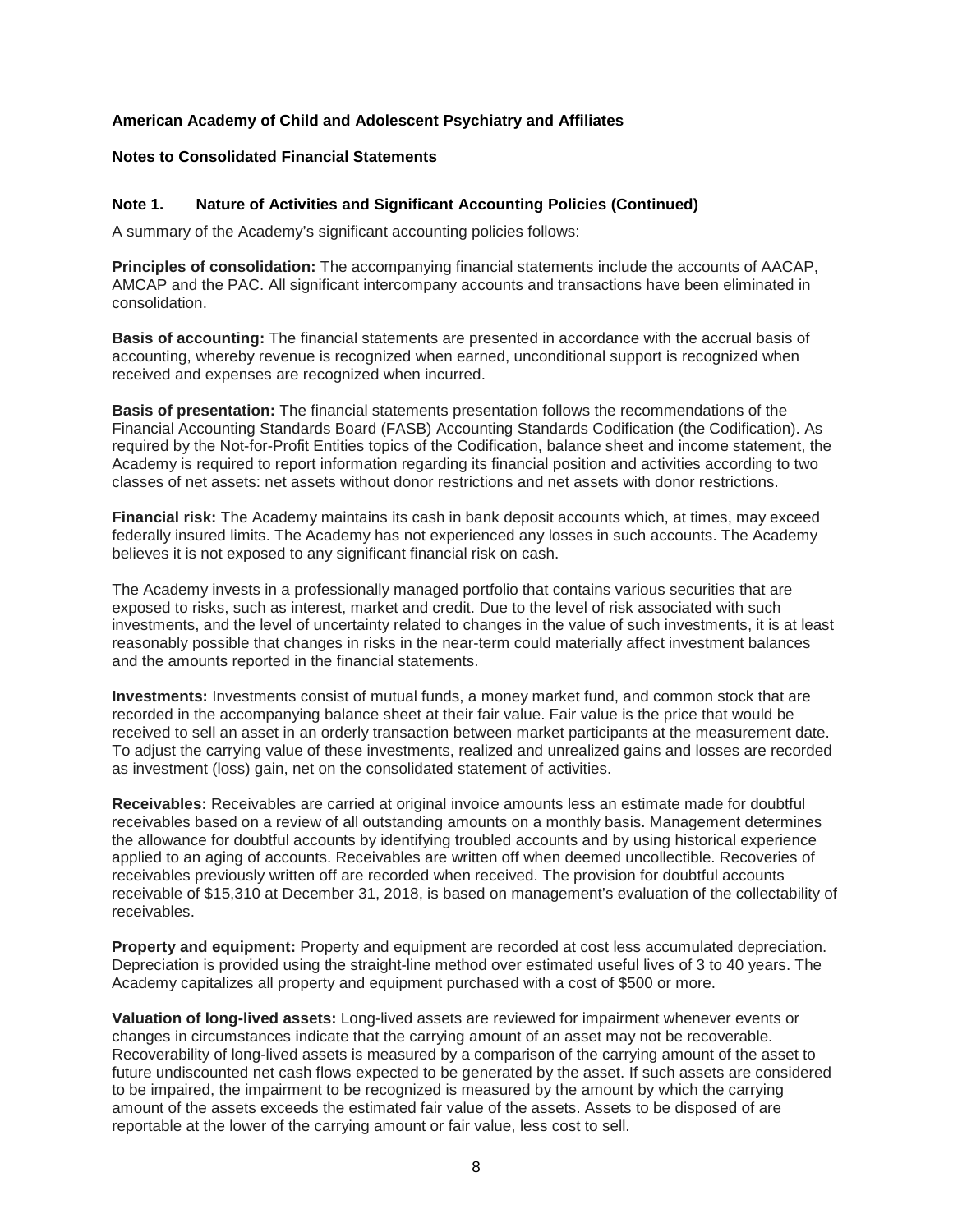#### **Notes to Consolidated Financial Statements**

## **Note 1. Nature of Activities and Significant Accounting Policies (Continued)**

**Regional council dues payable:** Regional council dues payable consists of state and local Academy council dues collected by the Academy, which need to be paid out to councils.

**Revenue and support:** Annual meetings and institutes revenues are recognized in the period the meetings and institutes occur. Payments received in advance are recorded as deferred revenue.

Membership dues and fees are recognized as revenue over the dues period, which coincides with the Academy's fiscal year. Dues payments received in advance are reported as deferred revenue and recognized during the period of membership.

AACAP receives federal and non-federal grants. Revenue from grants is recognized as services are performed and costs are incurred. Conditional grants are recognized when the conditions on which they depend are substantially met. Such grant funds received prior to conditions being met are reported as deferred revenue. There were no significant conditional grants at December 31, 2018.

All donor-restricted unconditional contributions are reported as an increase in net assets with donor restrictions, depending on the nature of the restriction, when received. When a restriction expires (that is, when a stipulated time restriction ends or purpose restriction is accomplished), net assets with donor restrictions are reclassified to net assets without donor restrictions and reported in the statement of activities as net assets released from restrictions.

Journal revenue is recognized in the period it is earned. Initial publishing royalties and other multi-year royalty agreements are recognized over the life of the agreements. Amounts received in advance for these agreements are recorded as deferred revenue.

Publication revenue is recognized when sales are made and member royalties are recognized in the period earned. Payments received in advance are recorded as deferred revenue.

**Functional expense classification:** The costs of providing various programs and supporting services have been summarized on a functional basis in the statement of activities and statement of functional expenses. Accordingly, certain overhead costs such as depreciation, insurance, occupancy and supplies have been allocated among the programs and supporting services benefited based on time spent.

**Use of estimates:** The preparation of financial statements requires management to make estimates and assumptions that affect the reported amounts of assets and liabilities and disclosure of contingent assets and liabilities at the date of the financial statements, and the reported amounts of revenue, support and expenses during the reporting period. Actual results could differ from those estimates.

**Prior year information:** The consolidated financial statements include certain prior year summarized comparative information in total but not by net asset class. Such information does not include sufficient detail to constitute a presentation in conformity with accounting principles generally accepted in the United States of America. Accordingly, such information should be read in conjunction with the Academy's financial statements for the year ended December 31, 2017, from which the summarized information was derived

**Income taxes:** AACAP, AMCAP and the PAC are generally exempt from federal income taxes under the provisions of Section 501(c)(3), 501(c)(6) and 527(f)(3) of the Internal Revenue Code. In addition, AACAP has been classified as an organization that is not a private foundation. Under current Internal Revenue Service regulations, advertising revenue earned in AACAP's publications and certain transportation and parking benefits, less applicable deductions, are subject to unrelated business income tax. There were no net tax liabilities for unrelated business income for the year ended December 31, 2018.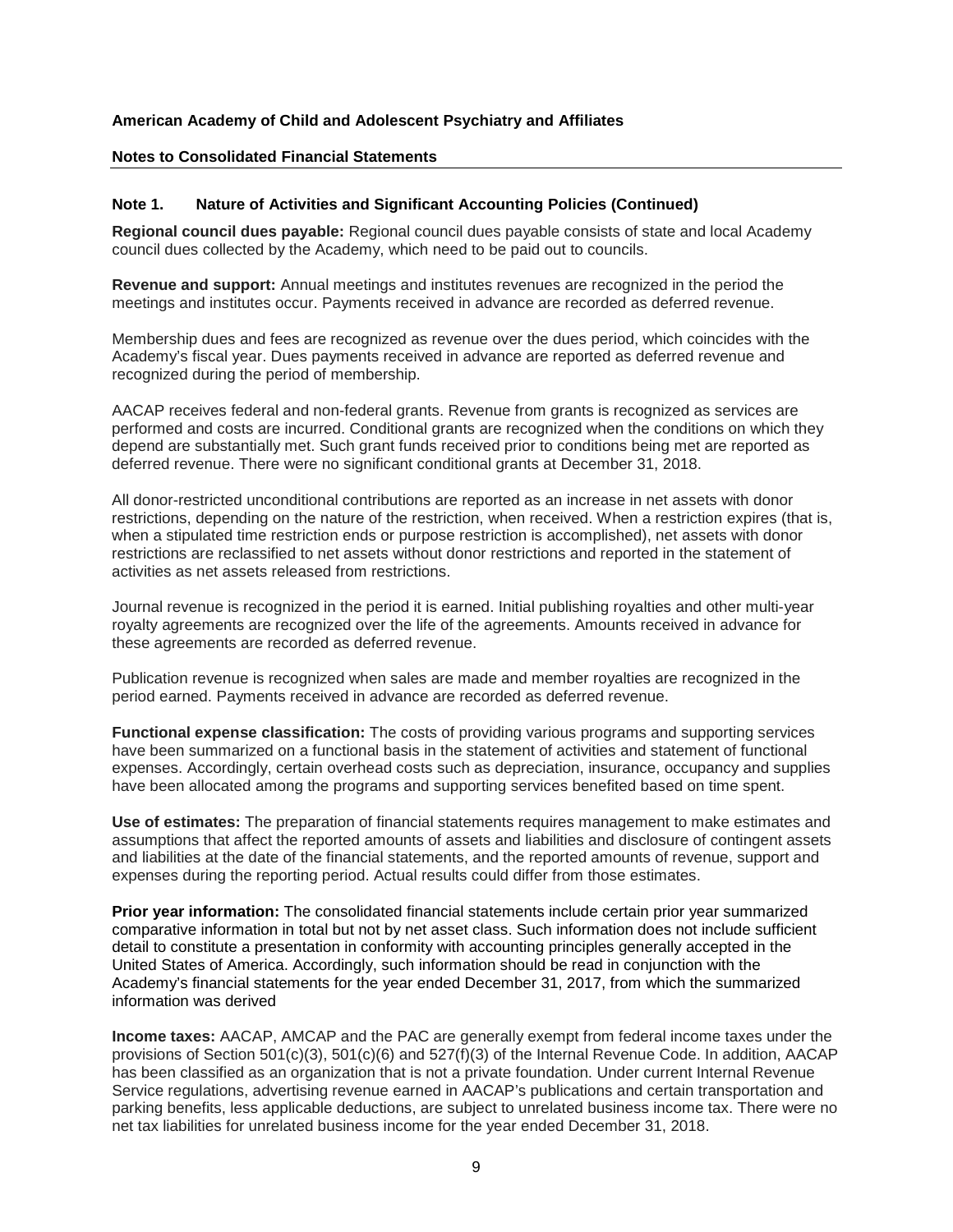#### **Notes to Consolidated Financial Statements**

## **Note 1. Nature of Activities and Significant Accounting Policies (Continued)**

Management evaluated the Academy's tax positions and concluded that the Academy had taken no uncertain tax positions that require adjustment to the consolidated financial statements.

**Adopted accounting pronouncement:** In August 2016, the FASB issued Accounting Standards Update (ASU) No. 2016-14, *Not-for-Profit Entities (Topic 958): Presentation of Financial Statements of Not-for-Profit Entities*. The amendments in this ASU make improvements to the information provided in financial statements and accompanying notes of not-for-profit entities. The amendments set forth the FASB's improvements to net asset classification requirements and the information presented about a not-for-profit entity's liquidity, financial performance and cash flows. The Academy adopted this ASU in 2018.

**Pending accounting pronouncements:** In May 2014, the FASB issued ASU No. 2014-09, *Revenue from Contracts with Customers (Topic 606)*, requiring an entity to recognize the amount of revenue to which it expects to be entitled for the transfer of promised goods or services to customers. The updated standard will replace most existing revenue recognition guidance in GAAP when it becomes effective and permits the use of either a full retrospective or retrospective with cumulative effect transition method. In August 2015, the FASB issued ASU No. 2015-14, which defers the effective date of ASU No. 2014-09 one year, making it effective for annual reporting periods beginning after December 15, 2018.

In February 2016, the FASB issued ASU No. 2016-02, *Leases (Topic 842).* A lessee is required to record a right-of-use asset and a lease liability for all leases with a term of greater than 12 months. Leases with a term of 12 months or less will be accounted for similar to existing guidance for operating leases today. The standard is effective on January 1, 2020, with early adoption permitted.

In June 2018, the FASB issued ASU No. 2018-08, *Not-for-Profit Entities (Topic 958): Clarifying the Scope and the Accounting Guidance for Contributions Received and Contributions Made*. This ASU clarifies the guidance for evaluating whether a transaction is reciprocal (i.e., an exchange transaction) or nonreciprocal (i.e., a contribution) and for distinguishing between conditional and unconditional contributions. The ASU also clarifies the guidance used by entities other than not-for-profits to identify and account for contributions made. The ASU has different effective dates for resource recipients and resource providers. Where the Academy is a resource recipient, the ASU is applicable to contributions received for annual periods beginning after December 15, 2018. Where the Academy is a resource provider, the ASU is effective for annual periods beginning after December 15, 2019. Early adoption is permitted.

**Reclassifications:** Certain items in the December 31, 2017 consolidated financial statements have been reclassified to conform to the December 31, 2018 consolidated financial statement presentation. The reclassifications had no effect on the previously reported net assets or change in net assets.

**Subsequent events:** The Academy evaluated subsequent events through September 26, 2019, which is the date the consolidated financial statements were available to be issued.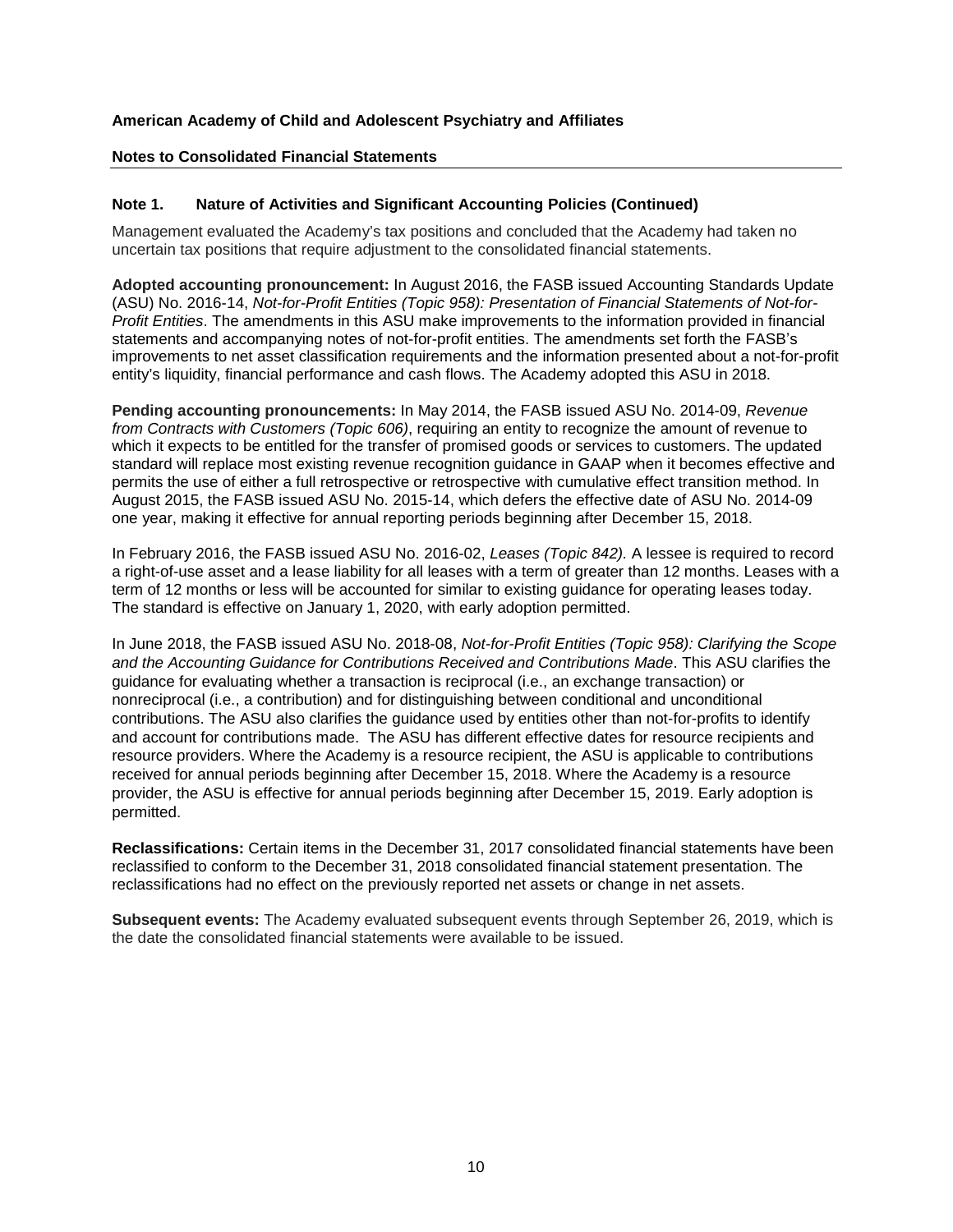#### **Notes to Consolidated Financial Statements**

# **Note 2. Availability and Liquidity**

The Academy maintains a policy of structuring its financial assets to be available as its general operating expenses come due. The table below represents financial assets available to meet general expenditures within one year as of December 31, 2018:

| Cash<br>Investments<br>Accounts receivable<br>Total financial assets available | \$<br>1,301,215<br>14,405,934<br>1,285,258<br>16,992,407<br>-S |
|--------------------------------------------------------------------------------|----------------------------------------------------------------|
| Less amounts not available to be used within one year:                         |                                                                |
| Regional council dues payable                                                  | 273,998                                                        |
| Net assets with donor restrictions                                             | 3,786,098                                                      |
|                                                                                | 4,060,096                                                      |
| Financial assets available to meet general<br>expenditures within one year     | 12,932,311                                                     |
| Note 3.<br><b>Receivables</b>                                                  |                                                                |
| Receivables at December 31, 2018, consist of the following:                    |                                                                |
| Year Ended December 31, 2018                                                   |                                                                |

| Federal grant receivables            | \$1.175.101 |
|--------------------------------------|-------------|
| General receivables                  | 125.467     |
|                                      | 1.300.568   |
| Less allowance for doubtful accounts | 15.310      |
|                                      | .285,258,   |

# **Note 4. Property and Equipment**

Property and equipment at December 31, 2018, and depreciation expense for the year then ended, consist of the following:

| <b>Asset Category</b>                          | Estimated<br>Useful Lives | Cost                 | Accumulated<br>Depreciation | <b>Net</b>                 | Depreciation<br>Expense |
|------------------------------------------------|---------------------------|----------------------|-----------------------------|----------------------------|-------------------------|
| Building and improvements<br>Office equipment, | 10 to 40 years            | \$4.242.706          | \$3,181,811                 | \$1,060,895                | \$132,436               |
| computers and software                         | 3 to 10 years             | 610,314              | 523.310                     | 87.004                     | 39,750                  |
| Land                                           |                           | 375,417<br>5,228,437 | \$3,705,121                 | 375,417<br>1,523,316<br>S. | 172.186<br>\$.          |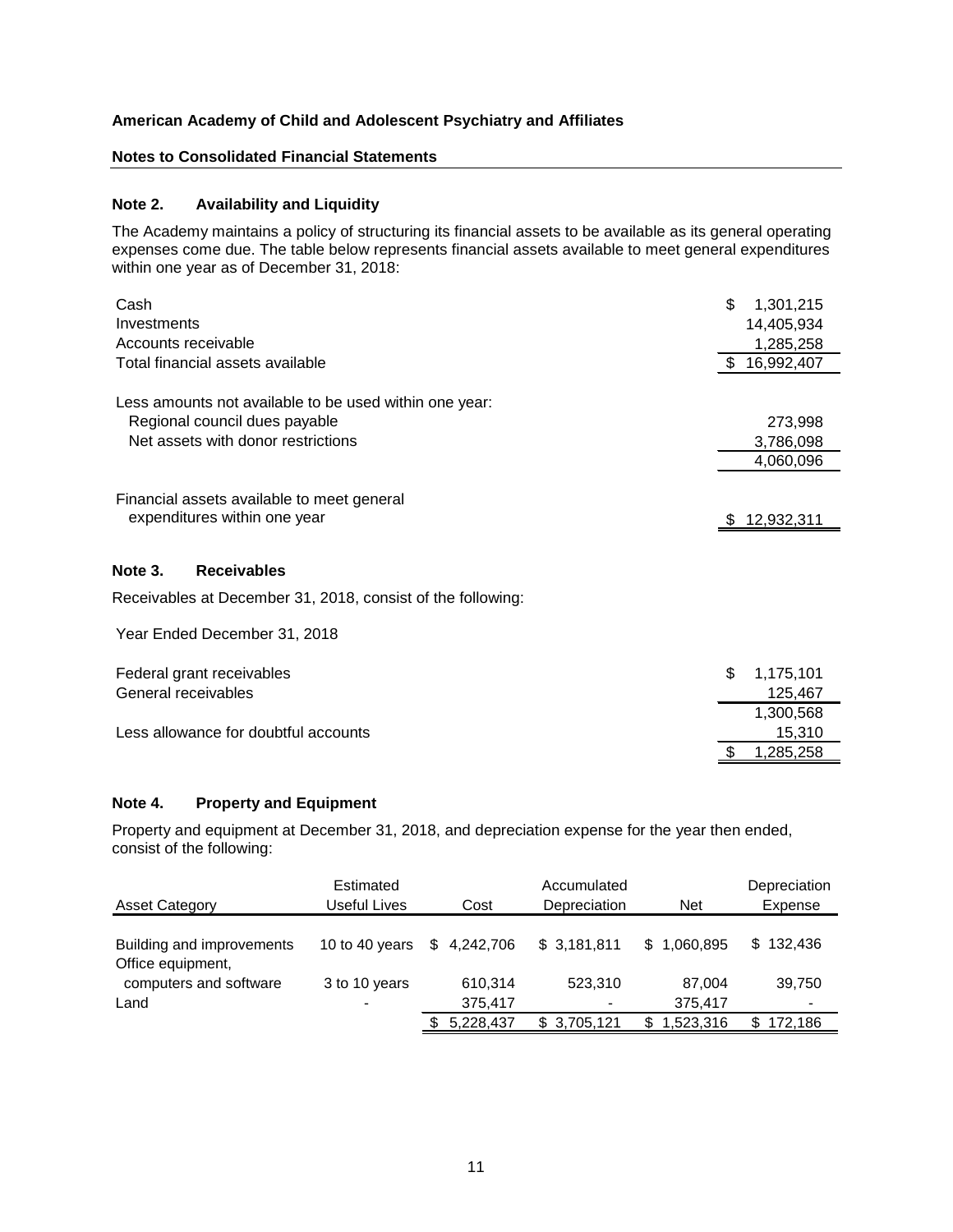#### **Notes to Consolidated Financial Statements**

# **Note 5. Deferred Revenue**

Deferred revenue at December 31, 2018, consists of the following:

| Membership dues            | \$. | 1,198,410 |
|----------------------------|-----|-----------|
| Meeting registration       |     | 273,035   |
| Initial publishing royalty |     | 40,000    |
| <b>Others</b>              |     | 80.384    |
|                            |     | 1,591,829 |

# **Note 6. Retirement Plan**

The Academy maintains a defined contribution pension plan for its full-time employees. Contributions are made on behalf of eligible employees at the rate of 10% of their compensation. Amounts contributed to the plan for the year ended December 31, 2018, were \$ 216,219.

# **Note 7. Commitments and Contingencies**

**Hotels, facilities and services**: The Academy has entered into several contracts for hotel room rentals, convention centers, and other services relating to future meetings. In the event of cancellation, the Academy is required to pay various costs as stipulated in the contracts, the amounts of which are dependent upon the date of cancellation.

**Legal:** From time to time, the Academy may be subject to various legal proceedings, which are incidental to the ordinary course of business. In the opinion of the management of the Academy, there are no material pending legal proceedings or claims.

**Federal grants**: All direct expenses and overhead rates charged under AACAP's government grants are subject to audit by a government agency. Such audits could result in claims against AACAP for disallowed costs or noncompliance with grantor restrictions. No provision has been made for any liabilities that may arise from such audits, since management believes that AACAP is in compliance with all grant restrictions, and the amount of such liabilities, if any, cannot be determined.

#### **Note 8. Net Assets with Donor Restrictions**

The composition of restricted net assets as of December 31, 2018, along with the activity in the restricted funds for the year then ended, is as follows:

For the year ended December 31, 2018, the Academy allocated investment activity to its restricted net asset funds on a monthly basis. This allocation has two components. The first is an allocation based on the balance and activity in each restricted fund. The second is an allocation based on the balance and activity in each restricted fund held in perpetuity. In each of the two allocations described above, the allocation methodology is the same. The allocations were calculated for each fund based on the balance in each fund at the end of the month, plus the current month activities, divided by the Academy's average investment balance for the month, multiplied by the Academy's net investment activity for the month.

The Academy does not allocate investment activity to programs that are less than one year in duration or that have a measurable date of completion during the fiscal year, such as programs where the terms of the restriction are satisfied at the annual meeting. In addition, the Academy does not allocate investment activity to programs where the donors, such as but not limited to governmental entities or pharmaceutical companies, do not have expectations of receiving investment allocations or intend the funds to be subject to market losses.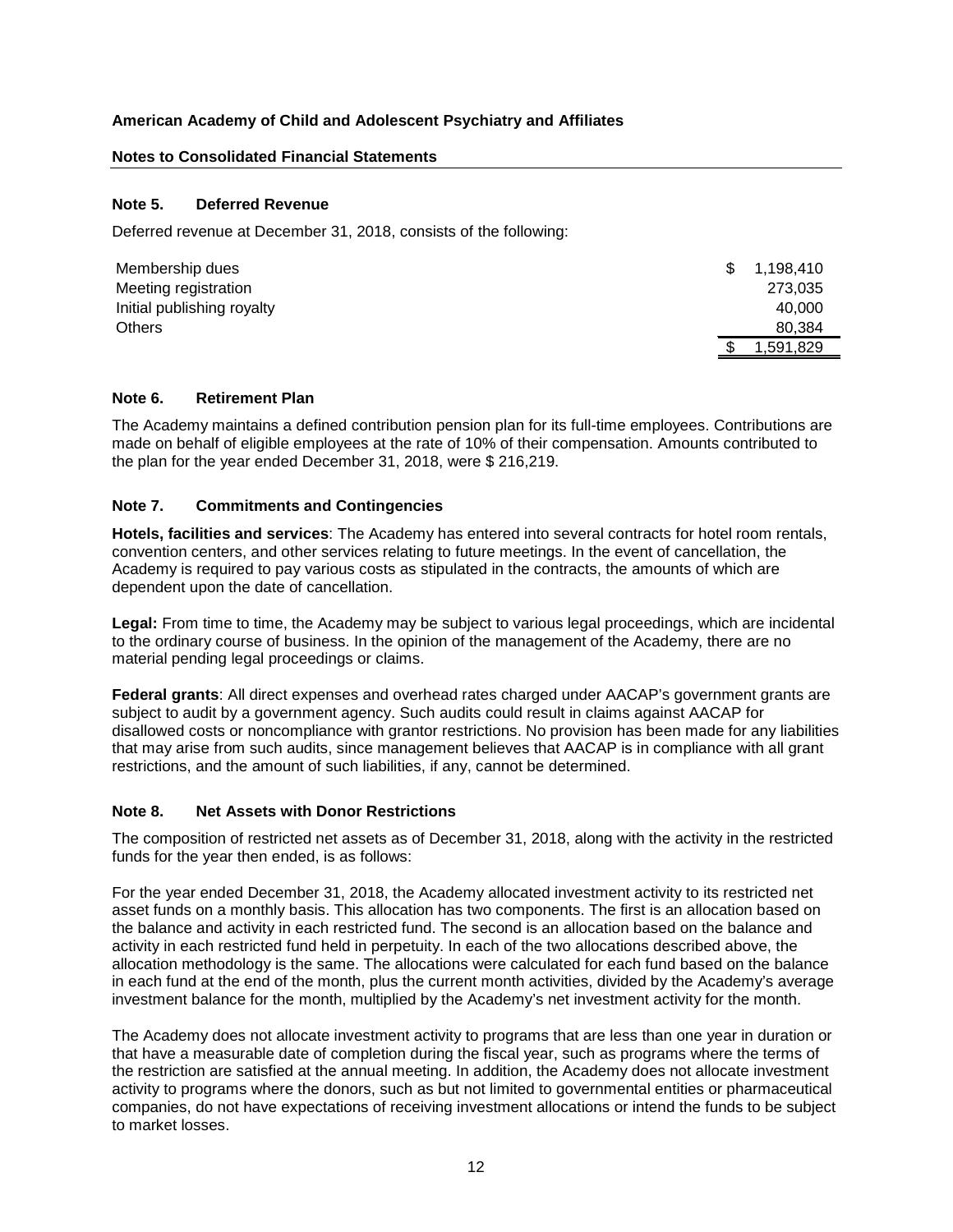#### **Notes to Consolidated Financial Statements**

#### **Note 8. Net Assets with Donor Restrictions (Continued)**

Restricted funds that are driven by multi-year promises to give are allocated differently. The Academy only allocates the investment return based on the actual cash received by year-end and excludes the amount that has yet to be received.

|                                                               |               |               |                   | Investment               | Transfer          |                         |
|---------------------------------------------------------------|---------------|---------------|-------------------|--------------------------|-------------------|-------------------------|
|                                                               | Balance       |               | <b>Net Assets</b> | Loss on                  | to                | Balance                 |
|                                                               | December 31,  |               | Released from     | Restricted               |                   | Restricted December 31, |
|                                                               | 2017          | Contributions | Restrictions      | Net Assets               | <b>Net Assets</b> | 2018                    |
| E. Schlosser Lewis Endowment Fund                             | \$<br>991,512 | \$<br>30,000  | \$<br>41,362      | \$ 66,652                | \$                | \$<br>913,498           |
| <b>Endowment Fund</b>                                         | 914,190       | 550           | 64,485            | 58,862                   | 9,978             | 801,371                 |
| John E. Schowalter, MD Endowment Fund                         | 303,912       | 100,100       | 2,515             | 19,661                   |                   | 381,836                 |
| Campaign for America Kids                                     | 393,475       | 90,756        | 67,083            | 26,046                   | (9,978)           | 381,124                 |
| Abramson Endowment Fund                                       | 283,579       |               | 32,126            | 19,054                   | ٠                 | 232,399                 |
| Marilyn B Benoit Child Maltreatment Award                     | 215,129       |               | 9,237             | 14,132                   |                   | 191,760                 |
| Berman Learning Disability Fund                               | 148,549       | ٠             | 66                | 10.122                   | ٠                 | 138,361                 |
| Philips Fund for Prevention Endowment Fund                    | 140,353       |               | 5,621             | 9,302                    | ٠                 | 125,430                 |
| Paramjit Toor Joshi, MD International Scholars Endowment Fund | 118,830       |               | 5,142             | 7,871                    |                   | 105,817                 |
| James C. Harris, MD Endowment Fund                            | 109,790       |               |                   | 7,827                    | ٠                 | 101,963                 |
| International Fund - Ulku Ulgur, MD Int'l Scholar Fund        | 70,237        | 2,460         | 2,590             | 4,947                    | ٠                 | 65,160                  |
| E. James Anthony Endowment Fund                               | 59,897        | 1,500         | 52                | 4,125                    | ٠                 | 57,220                  |
| Life Member Fund                                              | 50,439        | 55,971        | 44,811            | 5,220                    | ٠                 | 56,379                  |
| Amaya Fund (The Marc Amaya Award of NC)                       | 63,601        | 1,050         | 4,138             | 4,288                    |                   | 56,225                  |
| Tarjan Developmental Disabilities Award                       | 30,130        |               | 2,191             | 1,954                    |                   | 25,985                  |
| Pilot Research Awards (Pfizer)                                | 615           | 40,000        | 15,247            |                          | ٠                 | 25,368                  |
| Aubrey Metcalf Fund (Northern California-ROCAP)               | 26,388        | ٠             | 500               | 1,758                    | ٠                 | 24,130                  |
| Klingenstein                                                  | 17,105        | 32,000        | 25,490            |                          |                   | 23,615                  |
| NIDA AACAP Resident Research Award II 2015-2018               | 25,451        |               | 2,949             |                          | ۰                 | 22,502                  |
| Psycho Dynamic Faculty                                        |               | 30,000        | 9,587             |                          | ×                 | 20,413                  |
| Simon Wile Fund - Liason Psychiatry Award                     | 23,188        |               | 2.264             | 1,483                    | ٠                 | 19,441                  |
| Beatrix Hamburg Award                                         | 8,373         |               | 1,305             | 519                      |                   | 6,549                   |
| <b>International Fund</b>                                     | 4,022         | 25            |                   | 276                      |                   | 3,771                   |
| Spurlock Minority Research Fellowship - NIDA                  | 4,145         | 15,000        | 15,623            | $\overline{\phantom{a}}$ | ٠                 | 3,522                   |
| Cancro Academic Achievement Award                             | 6,060         |               | 3,581             | 220                      |                   | 2,259                   |
| Spurlock Fund-AACAP                                           | 1,630         | 500           | 2,102             | 28                       |                   |                         |
|                                                               | \$4,010,600   | \$399,912     | \$<br>360,067     | \$264,347                | \$<br>$\sim$      | \$3,786,098             |

The transfer between restricted net assets is due to a change in donor restriction during the year ended December 31, 2018.

#### **Note 9. Donor Restricted Endowment and Board Designated Net Assets**

The Academy follows the Codification subtopic, Reporting Endowment Funds. The Codification addresses accounting issues related to guidelines in the Uniform Prudent Management of Institutional Funds Act of 2006 (UPMIFA), which was adopted by the National Conferences of Commissioners on Uniform State Laws in July 2006. Management has interpreted UPMIFA as requiring the preservation of the fair value of original donor-restricted contributions as of the date of the gift, absent explicit donor stipulations to the contrary. As a result of this interpretation, the Academy classifies as donor restricted net assets that are held in perpetuity (a) the original value of donor restricted cash contribution and (b) the discounted value of future donor restricted cash contributions, net of allowance for uncollectible promises. The remaining portion of donor-restricted cash contributions are classified as net assets with donor restrictions until those amounts are appropriated for expenditure in a manner consistent with the standard of prudence prescribed by UPMIFA. In accordance with UPMIFA, the Academy considers the following factors in making a determination to appropriate or accumulate donor-restricted cash contributions:

- The purposes of the Academy and donor-restricted endowment fund
- The duration and preservation of the funds
- General economic conditions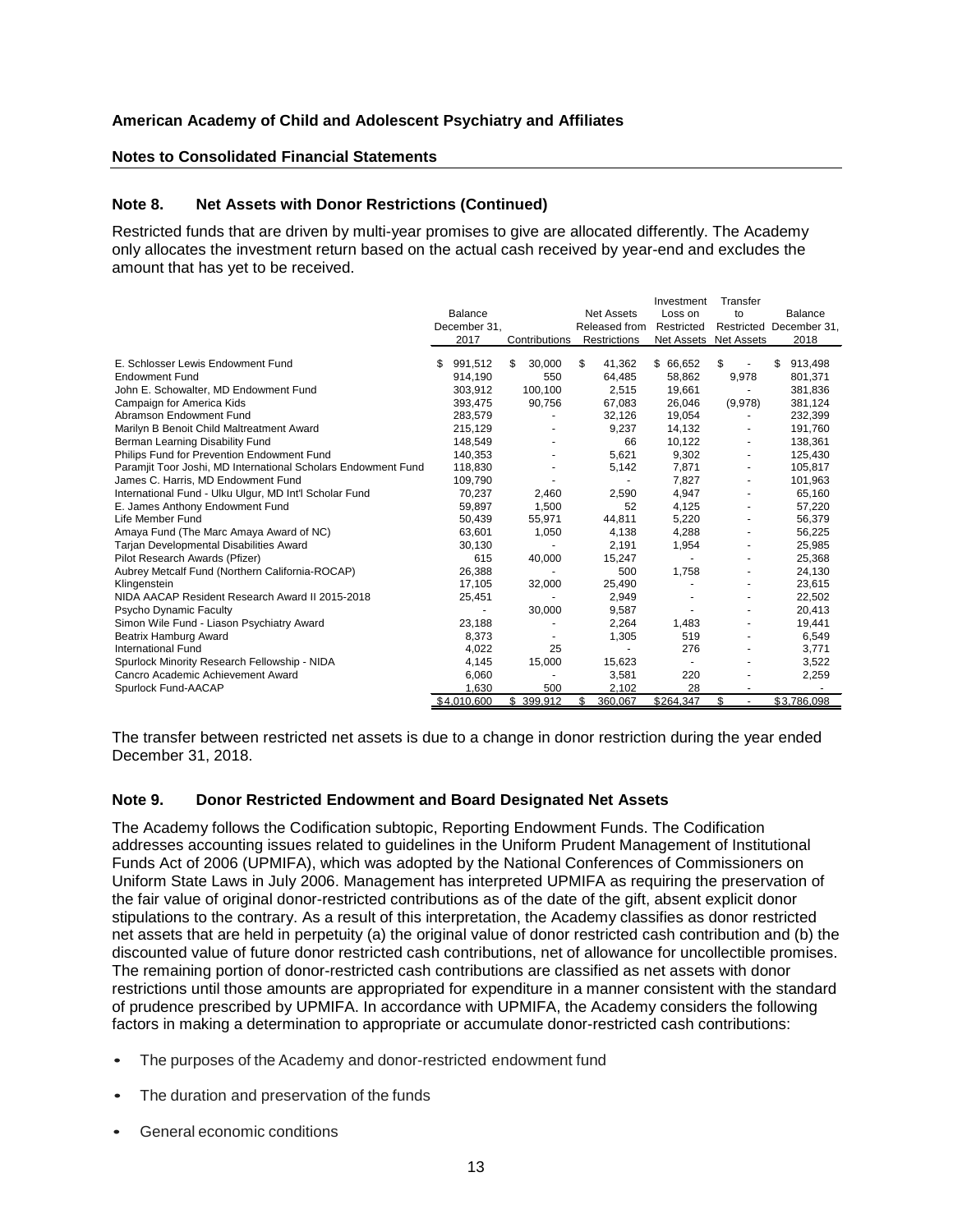# **Notes to Consolidated Financial Statements**

# **Note 9. Donor Restricted Endowment and Board Designated Net Assets (Continued)**

- The possible effect of inflation and deflation
- The expected total return from income and the appreciation of investments
- Investment policies

**Spending policy:** All earnings (losses) from the Academy's donor restricted endowment net assets held in perpetuity are recorded as net assets with donor restrictions. The Academy's donor restricted endowment funds held in perpetuity are geared towards programmatic spending that falls within the mission and purpose of the Academy. The Academy analyzes the balance in the donor restricted endowment fund when evaluating the ability to spend prudently on related programs, which coincide with the purpose of the fund. The Academy's donor restricted endowment fund is used to support programs that promote the health and development of children, adolescents and families. The programs, which the Academy supports are ultimately decided by the Council. Board designated net assets are used to fund programs determined by the President.

**Investment policy**: The Academy invests all restricted funds, as well as other invested funds, in a fund managed by an investment manager according to the objectives and guidelines of the Academy's Statement of Investment Objectives. The Academy's overall objective is to outperform inflation while minimizing potential losses. At least annually, the Academy's Financial Planning Committee, in consultation with the Treasurer and Executive Director, will review the Statement of Investment Objectives to determine their continued applicability. Ultimate authority and responsibility for the financial policies rest with the Council.

The Academy's endowment funds consist of the following at December 31, 2018:

|                                  | <b>Without Donor</b> |             |  | With Donor  |              |
|----------------------------------|----------------------|-------------|--|-------------|--------------|
|                                  |                      | Restriction |  | Restriction | Total        |
|                                  |                      |             |  |             |              |
| Donor-restricted endowment funds | \$                   | $\sim 100$  |  | \$2,719,534 | \$ 2.719.534 |
| Board designated endowment funds |                      | 746.365     |  | -           | 746,365      |
|                                  | \$                   | 746.365     |  | 2.719.534   | 3,465,899    |

Endowment fund activity for the year ended December 31, 2018, consists of the following:

|                                                          | <b>Without Donor</b><br>Restriction |   | With Donor<br>Restriction |    | Total                |
|----------------------------------------------------------|-------------------------------------|---|---------------------------|----|----------------------|
| Endowment net assets, beginning of year<br>Contributions | \$<br>836,496                       | S | 2.922.060<br>132.150      | S. | 3,758,556<br>132,150 |
| Current year designations<br>Investment loss, net        | 2,690<br>(56,902)                   |   | (193, 355)                |    | 2.690<br>(250, 257)  |
| Amounts appropriated for expenditure                     | (35,919)                            |   | (141,321)                 |    | (177, 240)           |
| Endowment net assets, end of year                        | 746.365                             |   | 2,719,534                 |    | 3,465,899            |

All Academy endowment funds are included with the investments as shown in Note 10.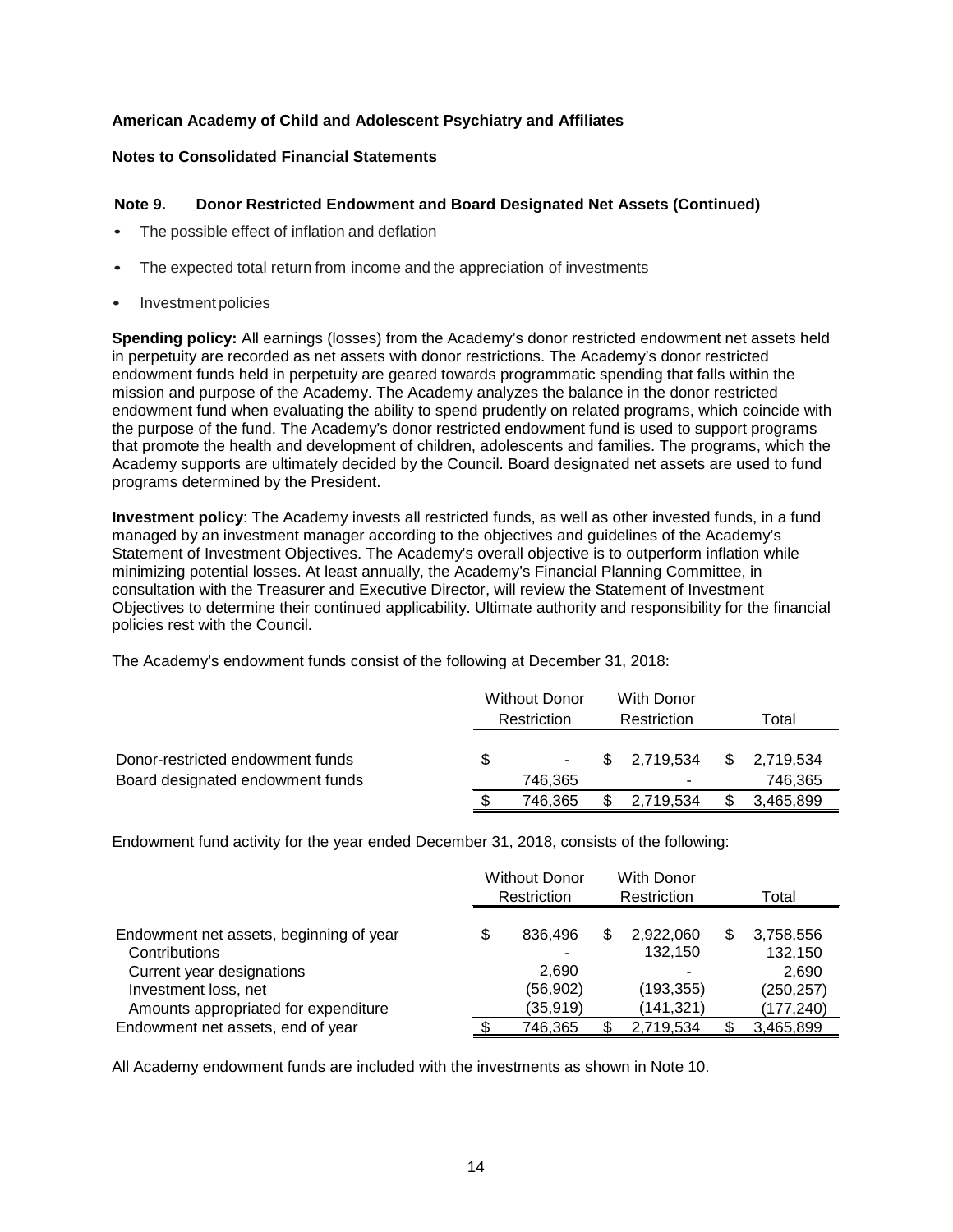#### **Notes to Consolidated Financial Statements**

# **Note 9. Donor Restricted Endowment and Board Designated Net Assets (Continued)**

Donor restricted endowment net assets to be held in perpetuity at December 31, 2018, consists of the following endowments:

| E. Schlosser Lewis                                      | \$<br>803.804 |
|---------------------------------------------------------|---------------|
| <b>Endowment Fund</b>                                   | 745,206       |
| John E. Schowalter, MD Fund                             | 275,000       |
| Abramson Fund                                           | 177,605       |
| Paramjit Toor Joshi, MD International Scholars Fund     | 103,950       |
| <b>Philips Fund for Prevention</b>                      | 103,055       |
| James C. Harris, MD Developmental Neuropsychiatry Forum | 100,000       |
| E. James Anthony Fund                                   | 50,000        |
|                                                         | 2,358,620     |

Board designated net assets activity for the year ended December 31, 2018, consists of the following programs:

|                                                | <b>Balance</b><br>December 31,<br>2017 |         | Current Year<br>Designations and<br>Investment<br>Income |          | <b>Net Assets</b><br>Released<br>From<br>Designations |           | <b>Balance</b><br>December 31,<br>2018 |         |
|------------------------------------------------|----------------------------------------|---------|----------------------------------------------------------|----------|-------------------------------------------------------|-----------|----------------------------------------|---------|
| Presidential initiative funds:                 |                                        |         |                                                          |          |                                                       |           |                                        |         |
| Dr. Wagner Presidential Initiative Fund        | - \$                                   | 57,138  | \$                                                       |          | S                                                     | (16, 870) | \$                                     | 40,268  |
|                                                |                                        | 57,138  |                                                          |          |                                                       | (16,870)  |                                        | 40,268  |
| Other funds:                                   |                                        |         |                                                          |          |                                                       |           |                                        |         |
| Noshpitz/ Cline History Lecture                |                                        | 70,861  |                                                          | (4,830)  |                                                       | (2,500)   |                                        | 63,531  |
| Karl Menninger Plenary                         |                                        | 184,299 |                                                          | (12,560) |                                                       | (17, 800) |                                        | 153,939 |
| Lawrence A. Stone, MD Plenary                  |                                        | 132,429 |                                                          | (9.025)  |                                                       | (5,000)   |                                        | 118,404 |
| Douglas Hansen Annual Review                   |                                        | 116,417 |                                                          | (7, 922) |                                                       | (5, 154)  |                                        | 103,341 |
| Virginia Q. Anthony Fund                       |                                        | 82,824  |                                                          | (3.076)  |                                                       | (2, 142)  |                                        | 77,606  |
| Jerry M. Wiener Resident                       |                                        | 21,875  |                                                          | (1,490)  |                                                       |           |                                        | 20,385  |
| John F McDermott Assistant Editor in Residence |                                        | 76,164  |                                                          | (5, 119) |                                                       | (300)     |                                        | 70,745  |
| John E. Schowalter, MD Resident                |                                        | 71,519  |                                                          | (4, 874) |                                                       |           |                                        | 66,645  |
| Stubblefield House of Delegates                |                                        | 80,108  |                                                          | (5,316)  |                                                       | (3,023)   |                                        | 71,769  |
|                                                |                                        | 836,496 |                                                          | (54,212) |                                                       | (35,919)  |                                        | 746,365 |
|                                                |                                        | 893,634 | \$                                                       | (54,212) | S                                                     | (52, 789) | \$                                     | 786,633 |

The Presidential Initiative Funds are not considered part of the board designated endowment funds, as these funds are not intended to be perpetual in nature, nor are they allocated investment activity.

## **Note 10. Investments and Fair Value Measurements**

The Academy follows the Codification topic, Fair Value Measurement. The topic applies to all assets and liabilities that are being measured and reported on a fair value basis. The topic establishes a framework for measuring fair value in accordance with GAAP and expands disclosure about fair value measurements. The topic enables the reader of the financial statements to assess the inputs used to develop those measurements by establishing a hierarchy for ranking the quality and reliability of the information used to determine fair values. The topic requires that assets and liabilities carried at fair value will be classified and disclosed in one of the following three categories:

**Level 1:** Quoted market prices in active markets for identical assets or liabilities.